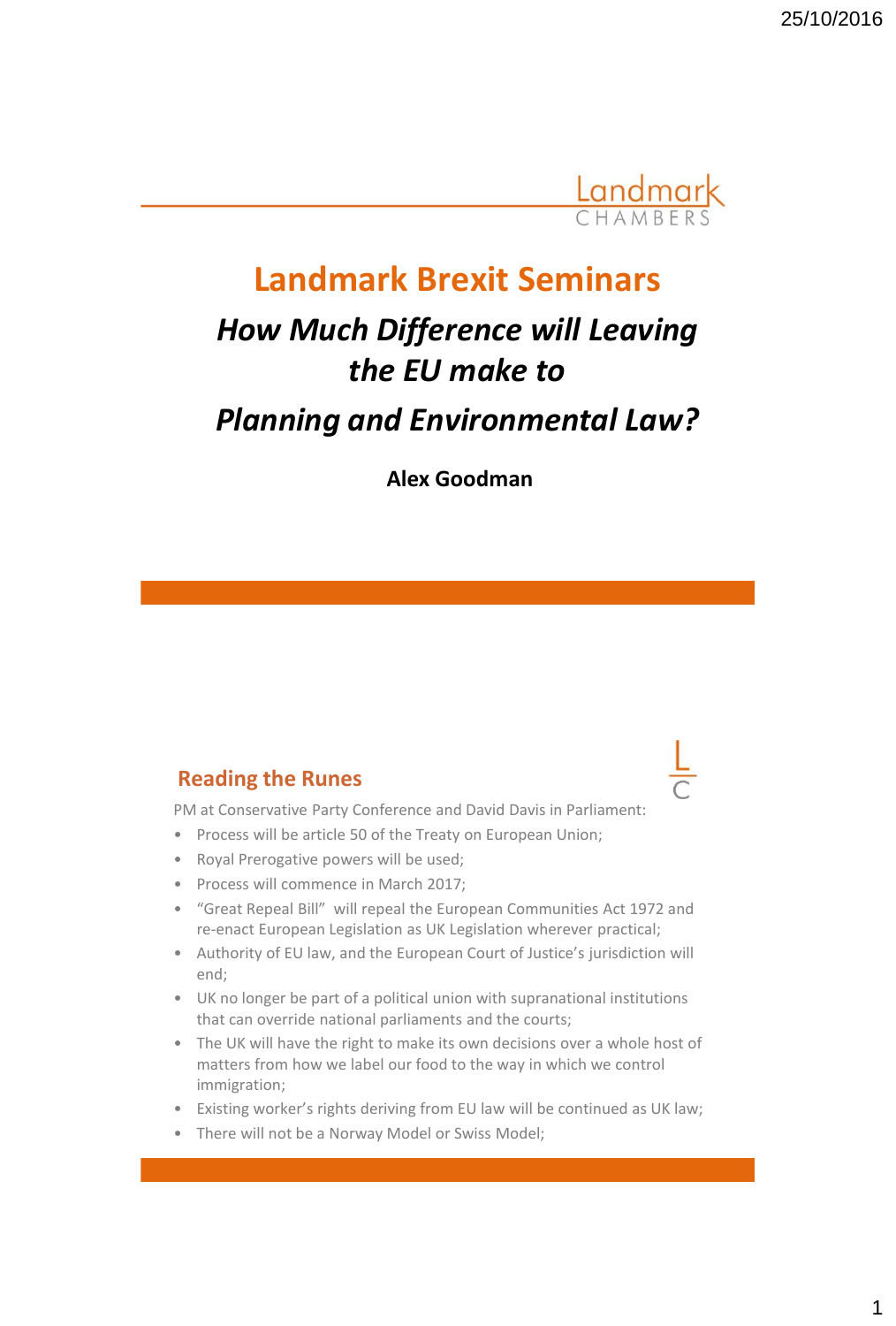#### **Overview**

- This paper is in three parts:
	- Part 1: Withdrawing from the EU requires at least two treaties;
	- Part 2: Detailed consideration of potential of Brexit climate change policy, environmental impact assessment (EIA), strategic environmental assessment (SEA), habitats conservation and Aarhus
	- Part 3: How to Leave the EU my thoughts on reclaiming sovereignty.

## **Article 50 (1) and (2) TEU**

Article 50 provides (in part)

- "1. Any Member State may decide to withdraw from the Union in accordance with its own constitutional requirements.
- 2. A Member State which decides to withdraw shall notify the European Council of its intention. In the light of the guidelines provided by the European Council, the Union shall negotiate and conclude an agreement with that State, setting out the arrangements for its withdrawal, taking account of the framework for its future relationship with the Union."

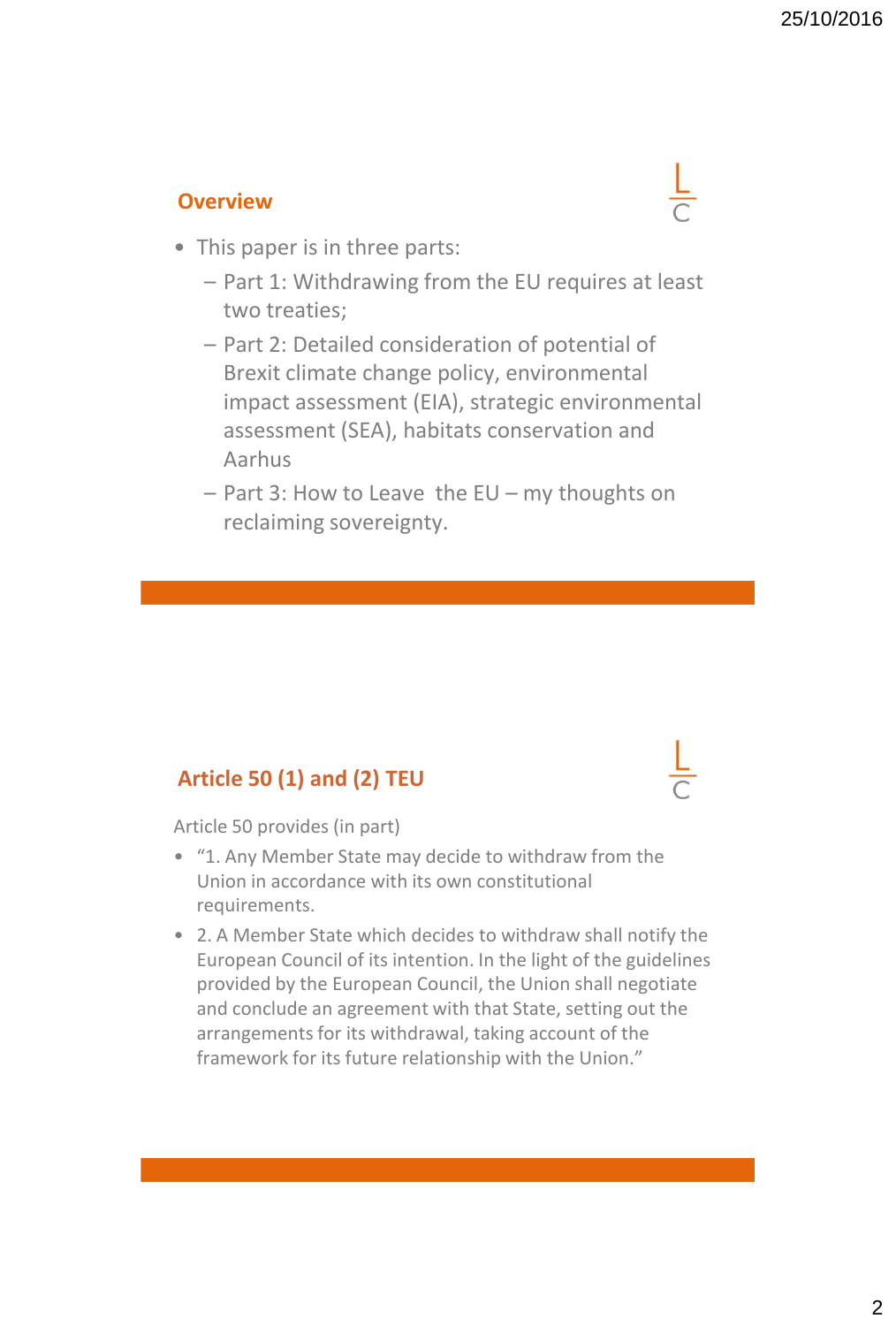## **Article 50 (1) and (2) TEU- Four Stages**

 $\frac{L}{C}$ 

Four stages:

- UK decides to leave the EU in accordance with its own constitutional arrangements.
- UK gives notice to the European Council of its intentions to leave
- EU negotiates and conclude a withdrawal agreement by qualified majority of the European Council (Heads of State); The withdrawal treaty will not of itself seek to establish that framework, but it will take it into account.
- The future framework will require unanimous agreement of EU 27.

## **Great Repeal Bill**

- EU regulations transposed?
- Directives?
- Treaty Provisions?
- Freedom of Movement of Workers?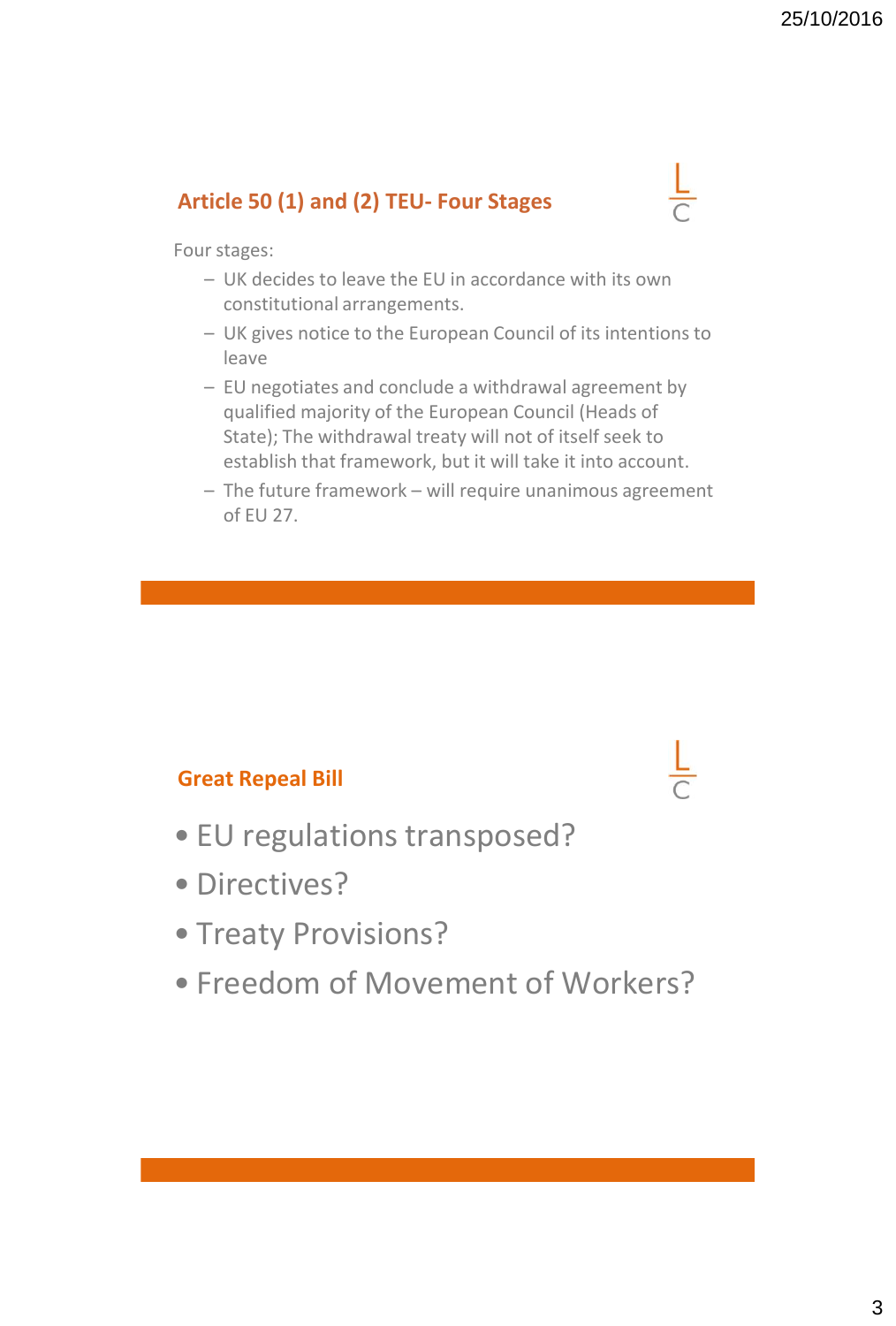### **Negotiation of Withdrawal Treaty**

- An entirely open question as to what legal order will be negotiated to replace the TEU and TFEU once they cease to apply.
- If UK remains in the single market, must accept much of the *acquis* of European law, just as Norway does.
- If not in single market, essentially a matter of political choice for the UK whether to cohere with EU environmental law or not.

#### **Hard Brexit Implications for Climate Change, SEA, EIA**

- See written paper for summary of these areas of law
- No immediate drastic change: UK implements their regimes through domestic law.
- International trends of eg. the RAMSAR convention, the Espoo Convention, the Aarhus Convention lean towards continuation of harmonisation
- UK already chooses to exceed EU minimum standards: Eg. EIA thresholds.
- More obscure regulation perhaps more prone to attack
- Over time UK could (if politically desirable) amend its procedures to diminish protection for environment. Long term risk of failing to keep pace?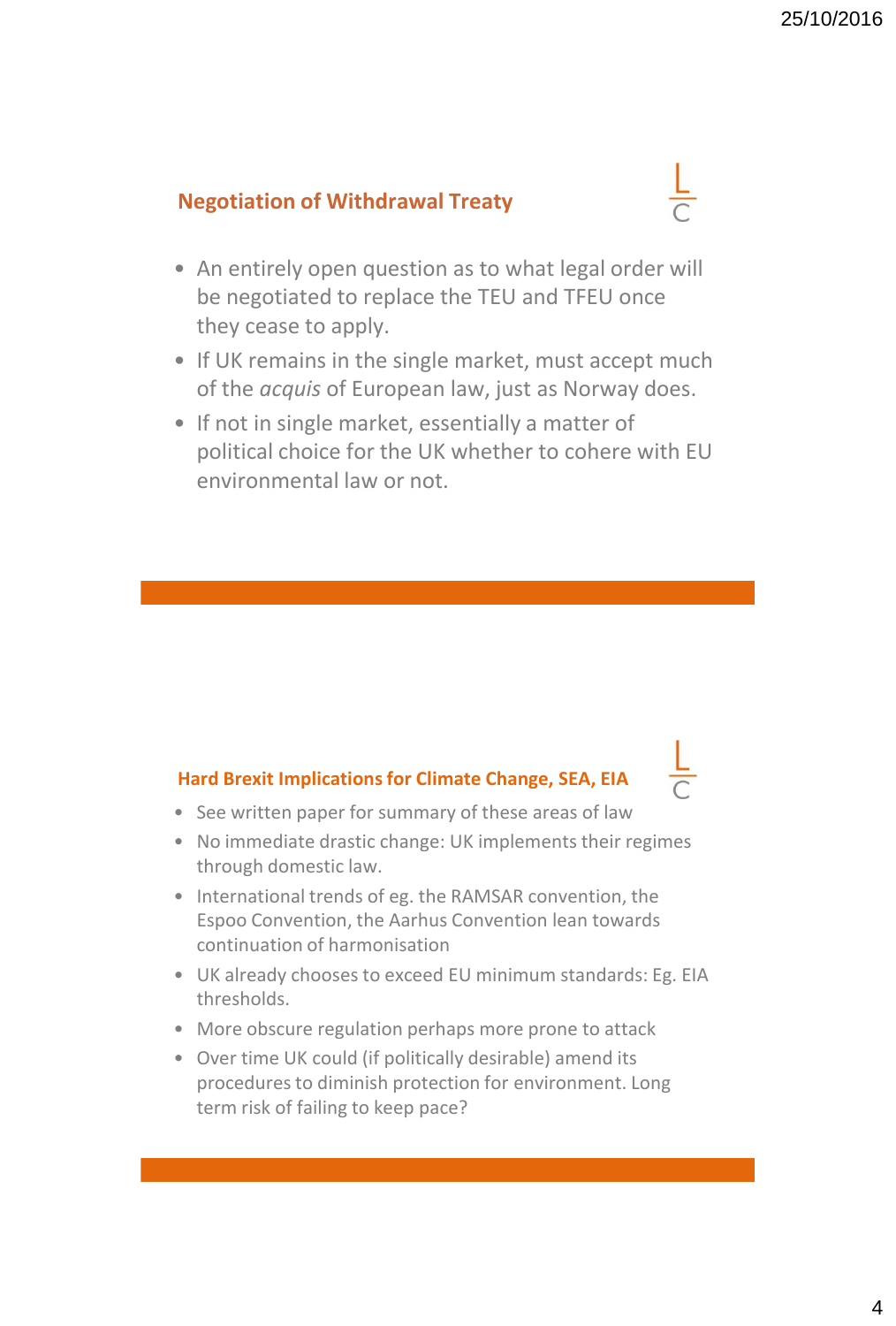#### **Aarhus Convention**

- UK's ratification of this Convention will be unaffected by departure from the EU.
- Access to information is facilitated by the Environmental Information Regulations;
- Public participation measures inherent in our planning system are concordant with the demands of the Aarhus Convention.
- Access to justice has been facilitated by the emergence of protective costs orders and to a limited extent by "costs capping orders" under sections 88 to 90 of the Criminal Justice and Courts Act 2015. Perhaps UK might rein back here?

#### **Habitats Directive- Hard Brexit (1)**

- EU-wide coherent European ecological network called Natura 2000.
- UK has designated around 9% of its terrestrial area as SACs, this being one of the smallest of any EU nation (Slovenia, the greatest, has designated 38%).
- No immediate impact on the existence of the protected network of sites.
- Sites which had been designated as SACs or SPAs would continue to be protected by the Habitats Regulations and correlative policies as a matter of domestic law to effectively the same degree as if the Habitats Directive applied.
- Furthermore, every site designated pursuant to the Habitats Regulations is also a SSSI.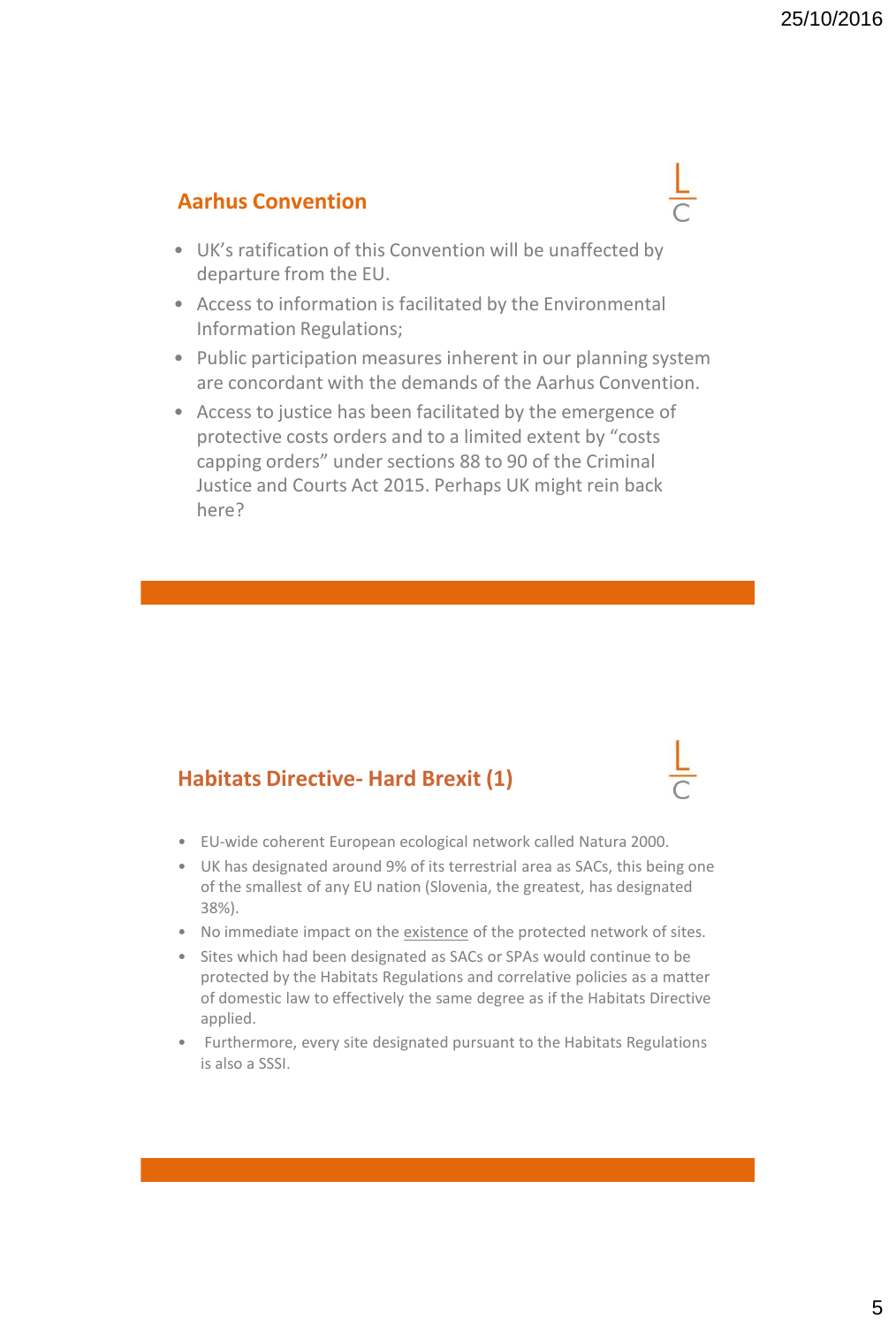#### **Habitats Directive – Hard Brexit (2)**

- Extension of the existing network of protected sites will halt?
- Designation of new marine sites?
- Designation of Terrestrial sites near complete?
- Impact of loss of compulsion provided by the Commission to further designate SACs?
- Designation as SSSIs in any event?
- Beneficial impacts eg. of withdrawal from Common Agricultural Policy?

#### **Hard Brexit- more implications**

- Domestic Regulations continue
- Domestic regulations which refer back to the Directive would need to be amended or addressed.
- Loss of underpinning of the Directive
- Interpretation consequences for courts
- Certain legal challenges would no longer arise if the *Marleasing* principle (that domestic regulations must, as far as possible, be construed consistently with the purpose of the Directive they implement) no longer applied.
- But courts will continue to have regard to EU law?
- Enforcement powers and mechanisms such as those of the EU Commission would be withdrawn and require replacement;
- Possibility of references to the ECJ or infraction proceedings by the Commission would also evaporate.
- New EU Directives/ Amendments to EU Directives: UK continue to keep pace?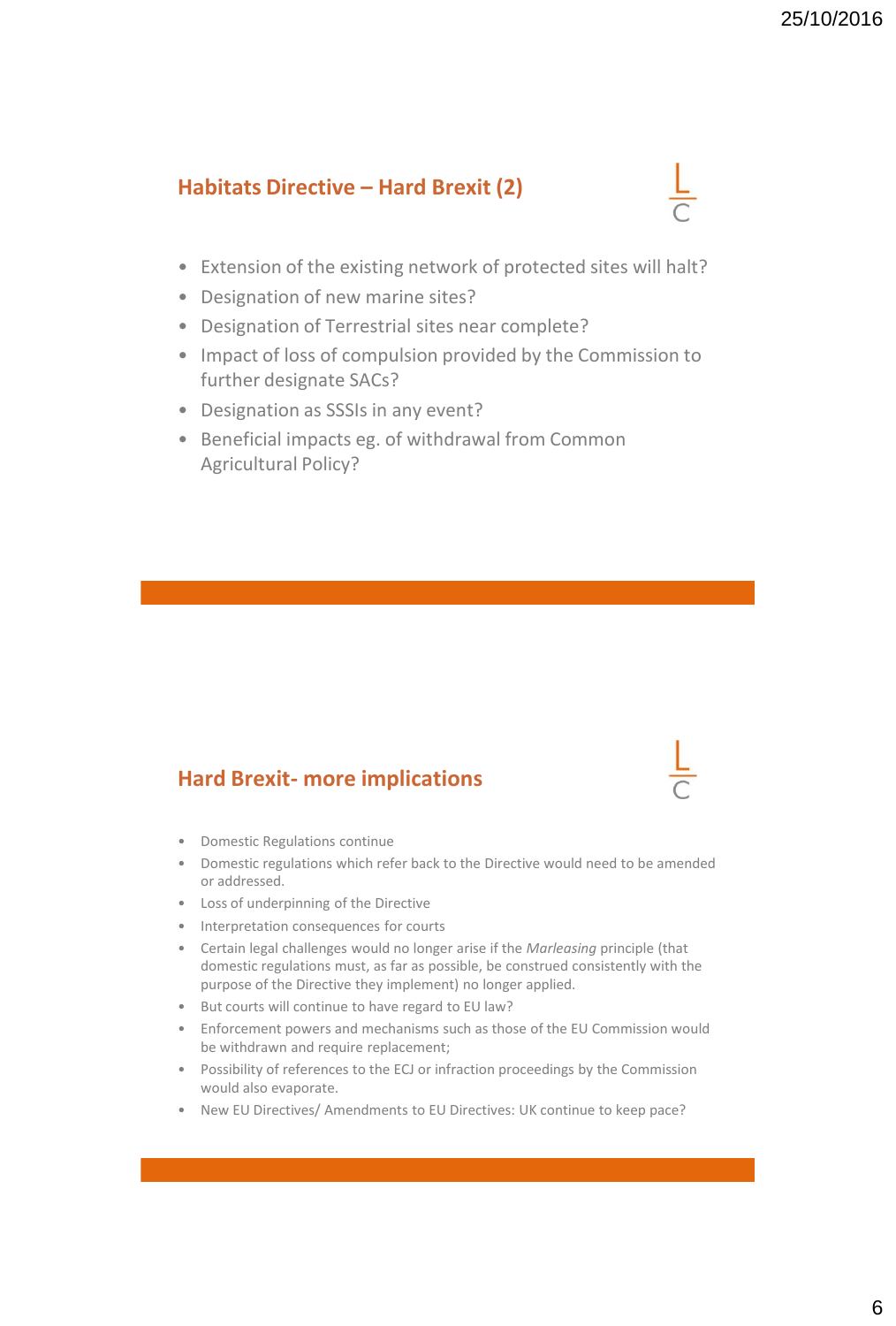#### **Resource Implications**



- Could be very onerous especially on devolved administrations in Scotland, Wales and Northern Ireland.
- Eg. regulation 3 of the Conservation (Natural Habitats etc.) Regulations 1994 (which still applies in Scotland) provides for Scottish ministers to carry out their functions under a whole host of statutory provisions in a manner which secures compliance with the Directive. Amending even this provision could be complex.
- Some complexity: Since the Scotland Act 1998, the Scottish Parliament has assumed legislative power over local government, planning and the environment and the Scottish Executive holds most of the functions of the former Secretary of State for Scotland. Yet at the same time, international and EU relations are reserved to Westminster.

## **Political Will to Change Environmental Law?**

• House of Commons Environmental Audit Committee stated in its Third Report of Session on 23 March 2016:

"The UK Government's view, as expressed to us by Rory Stewart MP, Parliamentary Under-Secretary at DEFRA, was that, in general, the correct balance between common EU frameworks and distinct national approaches had been broadly achieved in the environmental sphere. He said, "We have not concluded that we need to return competencies from the European Union in relation to the environment."

•